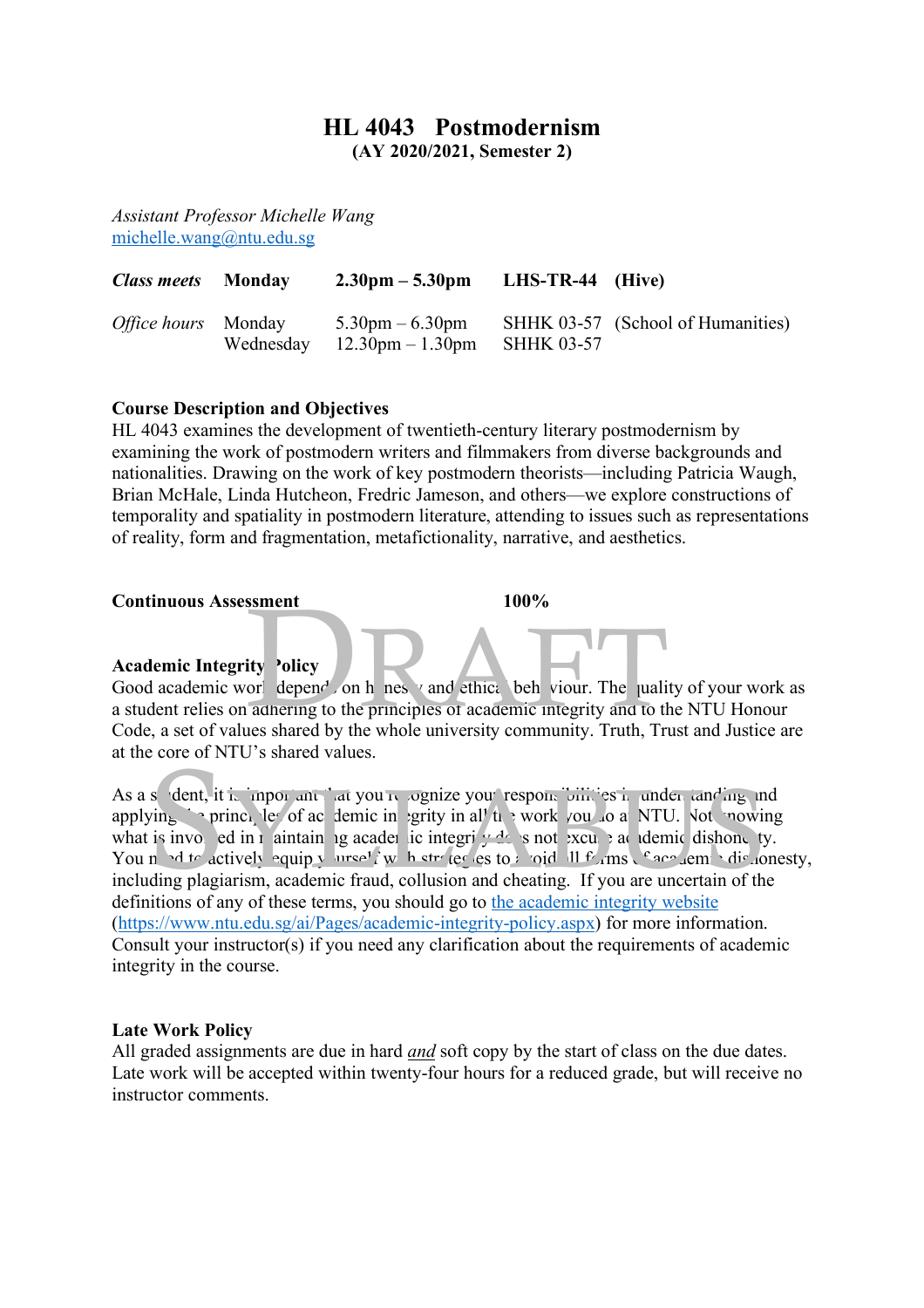#### **Attendance Policy**

Your prepared and active participation is crucial to your success in the course. Should you feel unwell, please *do not* attend class and seek medical advice instead, and follow up with me in an email. If a member of your household or family has acute respiratory illness, you should stay home to reduce the risk of community transmission; the School will accept the medical certificate of your family/household member as valid documentation for missing the class/assessment/test. You may only do a make-up quiz/test/presentation (where applicable) for reasons that relate to an excused absence, with proper documentation such as a medical certificate, etc. Please note that it is your responsibility to get in touch with the instructor within five days of the missed class in order to arrange for a make-up. In line with national and university public health policies, please note that this class may transition to online synchronous learning as and when necessary.

#### **Technology Policy**

I welcome students' active use of technology to facilitate learning in the classroom, so long as it is being used on task and with one exception: no audio or video recording is allowed at any point during the lectures, seminars, and/or tutorials. The classroom is meant to be a space where students feel comfortable to respectfully, critically, and constructively exchange ideas about the texts discussed. All quizzes and exams are closed-book, unless otherwise stated; please ensure all electronic devices including cell hones, ablets, computers, etc. are put away into your bags  $\frac{1}{2}$  that point. el comfortable to respectfully, critically, and constructively e<br>cu ed. Ali uizzes and exams are closed-book, unless other<br>lec conic de ces not ling ce<sup>n</sup> i pones, iblets, con uters, et<br>gs t that po the continuum cullabus

*Note: This preliminary syllabus is subject to change at the instructor's discretion.*

# **\* Texts** Amis, Martin. *Time's Arrow*. Vintage International, 1991. S<br>
S, Martin. Time's Arrow. Vintage International, 1991.

Calvino, Italo. *Invisible Cities*. 1972/1974. Vintage, 1997. García Márquez, Gabriel. *One Hundred Years of Solitude*. 1967/1970. Trans. Gregory Rabassa. Penguin, 1972. Kushner, Tony. *Angels in America: Millennium Approaches*. 1991. Nick Hern Books, 2017.

O'Brien, Flann. *The Third Policeman*. Dalkey Archive Press, 1967.

*Selection of theory, poetry, and short stories will be available on NTU Learn and NTU Libraries.*

**Films** *(available at NTU Library Outpost) Angels in America* (2003). Dir. Mike Nichols. *Lola Rennt*, also known as *Run Lola Run* (1998). Dir. Tom Tykwer. *Fight Club* (1999). Dir. David Fincher. *Inception* (2010). Dir. Christopher Nolan.